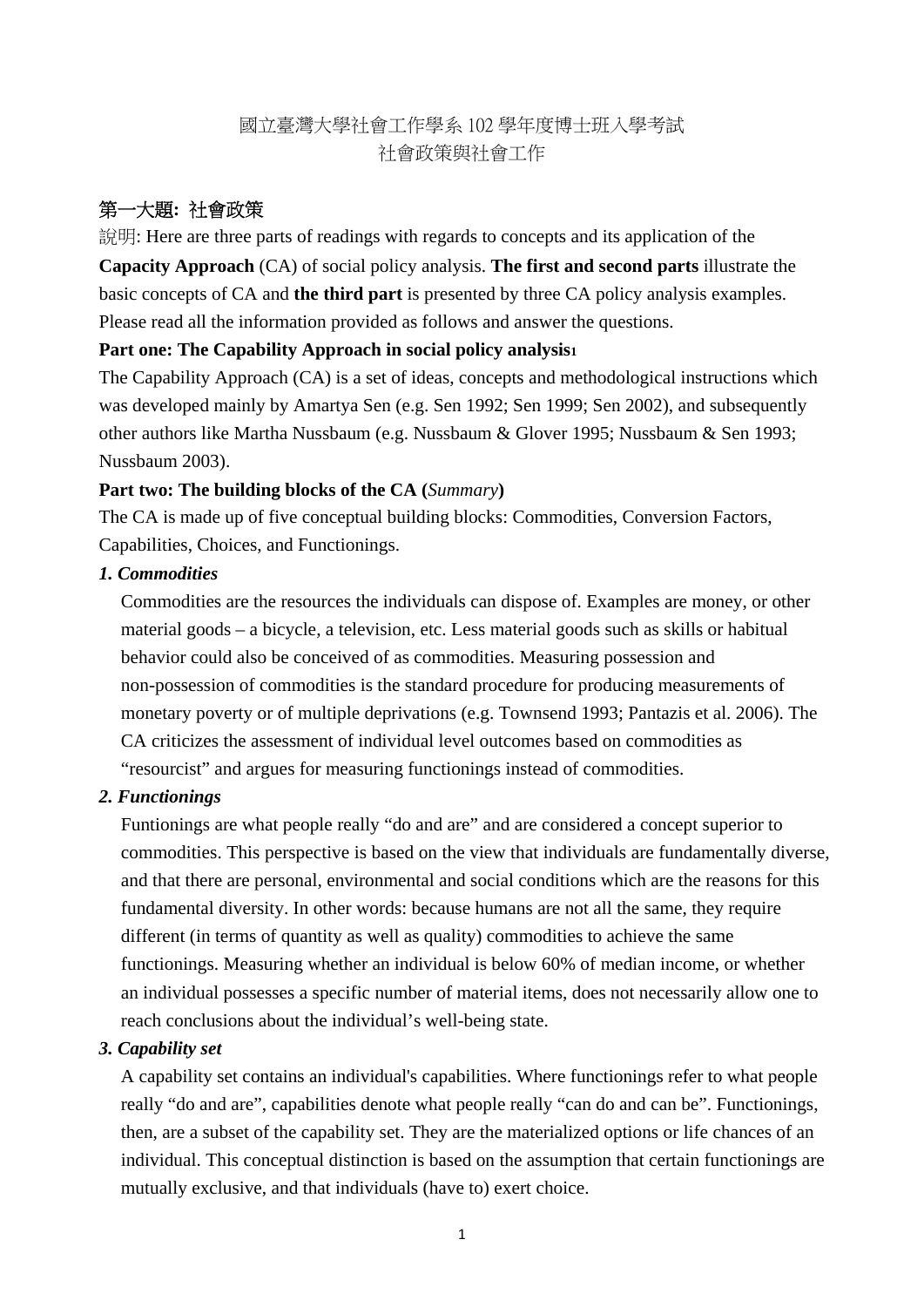The potential transformation of commodities into functionings is mediated by the social structures in place. Within the CA, these structures are dealt with under the heading of conversion factors, and, occasionally, in discussions of choice / agency.

#### *4. Conversion factors*

Conversion factors form the personal, environmental and social conditions of each individual existence. In the original approach as developed by Sen (Sen 1993; Robeyns 2005b), conversion factors are basically social structures in the widest possible sense. Sen's standard example is the bicycle (a commodity) which is useful only if accompanied by the respective infrastructure, e.g. a bikeway (a conversion factor). Closer to the field of social policy, one could interpret certain acquired skills as a commodity, which are useful only if accompanied by respective labour market structures which help turn these skills into outcomes. Being qualified as a typesetter was useful in 1960, but not any more in 2010 when computers have replaced the traditional way of typesetting. A nursing degree acquired in India may have been recognized by British authorities between 2001and 2003, but not in 2009. How other personal characteristics such as intelligence or disability can be converted into functionings is also dependent on a set of institutional arrangements. Conversion factors are the place within the capability-approach to take into account all these structural effects which determine what and how commodities can be turned into functionings2.

#### *5. Agency / Choice*

Whereas the analysis of conversion factors usually refers either to external structures of the social world in general, or, sometimes, to the relevant policies that shape the conditions under which individuals can (not) capitalize on their commodities, the question of choice refers more to internal limitations and the question of agency. Sen himself notes that capabilities are both "the person's ability to do the things in question taking everything into account (including external constraints as well as internal limitations)" (Sen 2002, p.586). Where agency has been conceptualized within the framework of the CA, this has often lead to (and ended with) rather abstract discussions of internal constraints – such as the lack of desire to attain certain functionings 3. This problem is referred to as "adaptive preference formation" (Nussbaum 2001; Teschl & Comim 2005) and basically means that individuals living in situations of deprivation or oppression often adjust their expectations and aspirations downwards.4

### **Part three: Examples of social policy analyses which make use of CA**

A. Public employment services (PES): 公共就業服務政策

The role of public employment services (PES) for the unemployed is the subject matter of the contributions by Bonvin and Farvaque (2006), Bonvin (2008) and the contributions of a special issue on activation policies and the capability approach (for an overview, see Bonvin & Orton 2009). The normative foundation of their analyses focuses on three functionings: *Voice*, i.e. the notion that benefit claimants are able to co-determine which services and benefits they can access; *Capacities*, i.e. the resources at hand for the employment service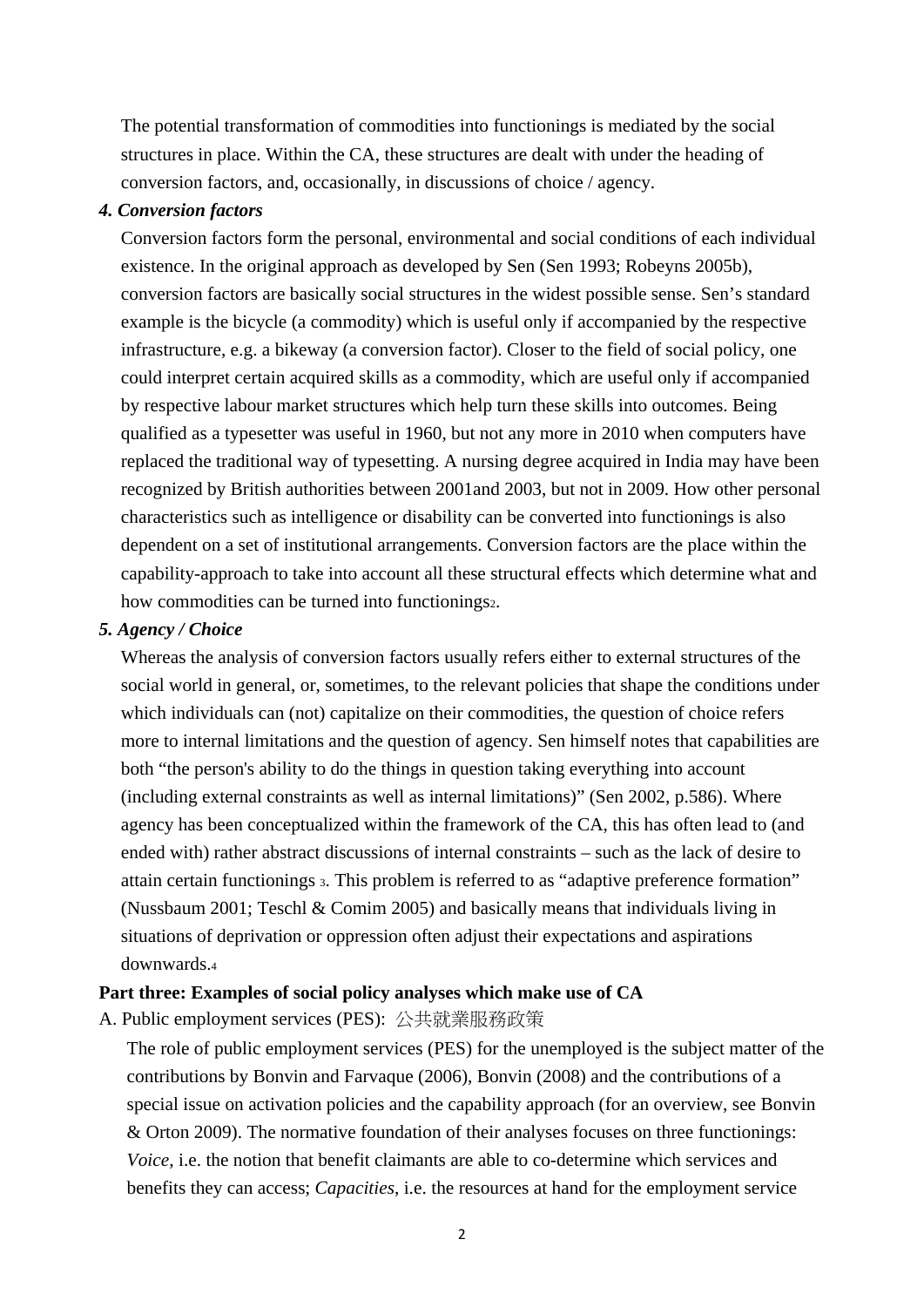providers and which are crucial to enhancing the claimants' well-being states; *Choice*, i.e. that unemployed benefit claimants have as much choice as possible with regards to the various options they are offered by the employment service providers. Bonvin's normative starting point is his notion of "responsibility". Only if claimants are equipped with sufficient resources (if employment service providers have sufficient capacities) and if they have a real choice between various options, they can reach "responsible" decisions.

B. Labor market policy ( 勞動市場政策 )

Salais (2003, p.327 ff), in his account of the CA, looks at the role of the state in labor market processes, and especially at the role of social assistance and unemployment benefits. He emphasizes the capability for work and the development of a respective ideal-typical "capability world". In this hypothetical ideal-type, work would be considered a collective agency (not an individual disutility), and the rationale for assistance would be to equip people with adequate means to achieve "freedoms" (not only to compensate for a loss).

C. Work-family Balance Policy (平衡工作與家庭政策)

The contributions by Lewis (2004) and Hobson et al. (2008) analyze well-being in relation to the field of work-family-balance. They propose that caring is an as equally valuable functioning as labor-market participation, and therefore conclude that care and the opportunity to freely choose between care and labor market participation are to be taken as a normative reference point.

### **Questions: (**問題**)**

- 1. Please illustrate the core meaning of CA in social policy analysis presented in Part one and Part two above in Chinese. (25%)
- 2. After having read policy analysis examples examined from CA (Part three), please take **one** of Taiwan's previous/current policies in terms of "public employment service policy", "labor market policy", or "work-family balance policy" as example to analyze and make comments based on CA. ( You can write in English or Chinese) (25%)

## 第二大題**:** 社會工作

1. Reciprocity and trust are closely related conceptually. In collaboration, participating organizations generally exhibit an ''I-will-if-you-will'' mentality based on perceived degrees of the reciprocal obligations each will have toward the others. Partners may be willing to bear disproportional costs at first because they expect their partners will equalize the distribution of costs and benefits over time out of a sense of duty. Ring and Van de Ven (1994) call this ''fair dealing.'' This tit-for-tat reciprocity that is contingent and fragile may, however, change over time as perceptions of obligation evolve into less fragile social mores that form the basis of social interaction and reciprocal exchange in the collaboration (Axelrod 1984; Ostrom 1990; Powell 1990).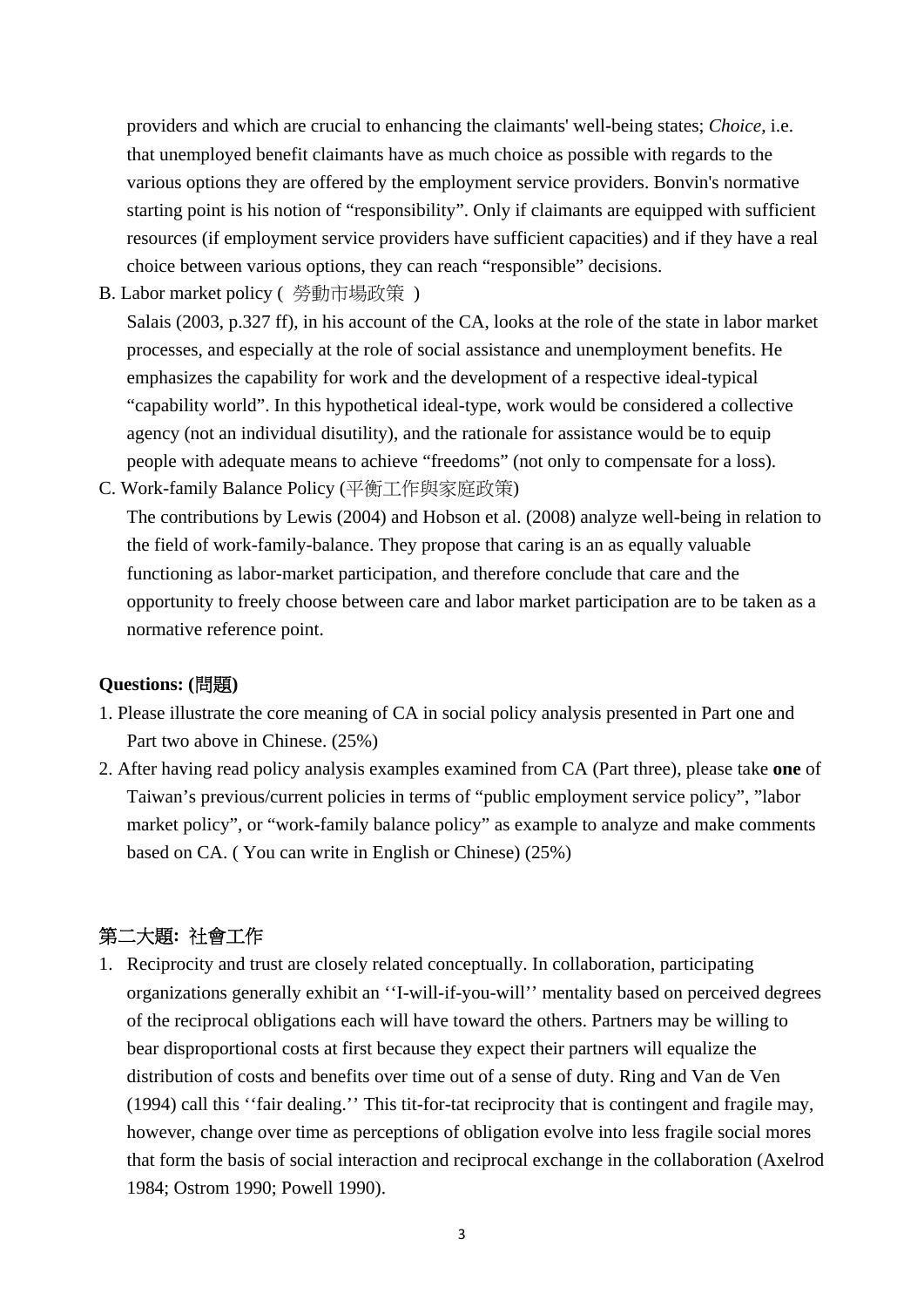The problem is this: Developing trust takes time and time implies the need for repeated interaction among partners that builds the credible commitment so necessary for collective action to occur (Axelrod 1984, 1997; Ostrom 1990). For Ostrom (1998), collective action depends upon the three key core relationships: trust, reciprocity, and reputation. As collaborative partners interact and build reputations for trustworthy behavior over time, they may find themselves moving away from the more contingent I-will-if-you-will reciprocity to longer term commitments based on institutionalized ''psychological contracts'' (Ring and Van de Ven 1994) based on trust. When personal relationships increasingly supplement formal organizational role relationships, psychological contracts increasingly substitute for legal contracts, and when formal organizational agreements increasingly mirror informal understandings and commitments, interorganizational relationships may be sustained over time (Ring and Van de Ven 1994, 103).(Thomson, Perry, and Miller, 2007).

Please answer the following questions **in Chinese**.

- A. Please describe your understanding of the key concepts and important elements of the above excerpt.  $(10\%)$
- B. Please give a social work practice example to illustrate "trust" issue in the inter-organizational collaboration. (10%)
- C. What can social workers do at both strategic and operational levels to promote "trust"among collaborating organizatioins?(10%)
- 2. In the United States, cultural diversity in social work has primarily been associated with race and ethnicity, but diversity is taking on a broader meaning to include the sociocultural experiences of people of different genders, social classes, religious and spiritual beliefs, sexual orientations, ages, and physical and mental abilities. A brief review of the social work literature in the past few years points to the range of potential content areas that require culturally sensitive and culturally competent interventions.(NASW, 2007).

Please answer the following questions **in Chinese**.

- A. Please briefly describe the NASW standards for cultural competence in social work practice.  $(10\%)$
- B. What are the roles and functions of indigenous workers in promoting cultural competence of social agencies? (10%)